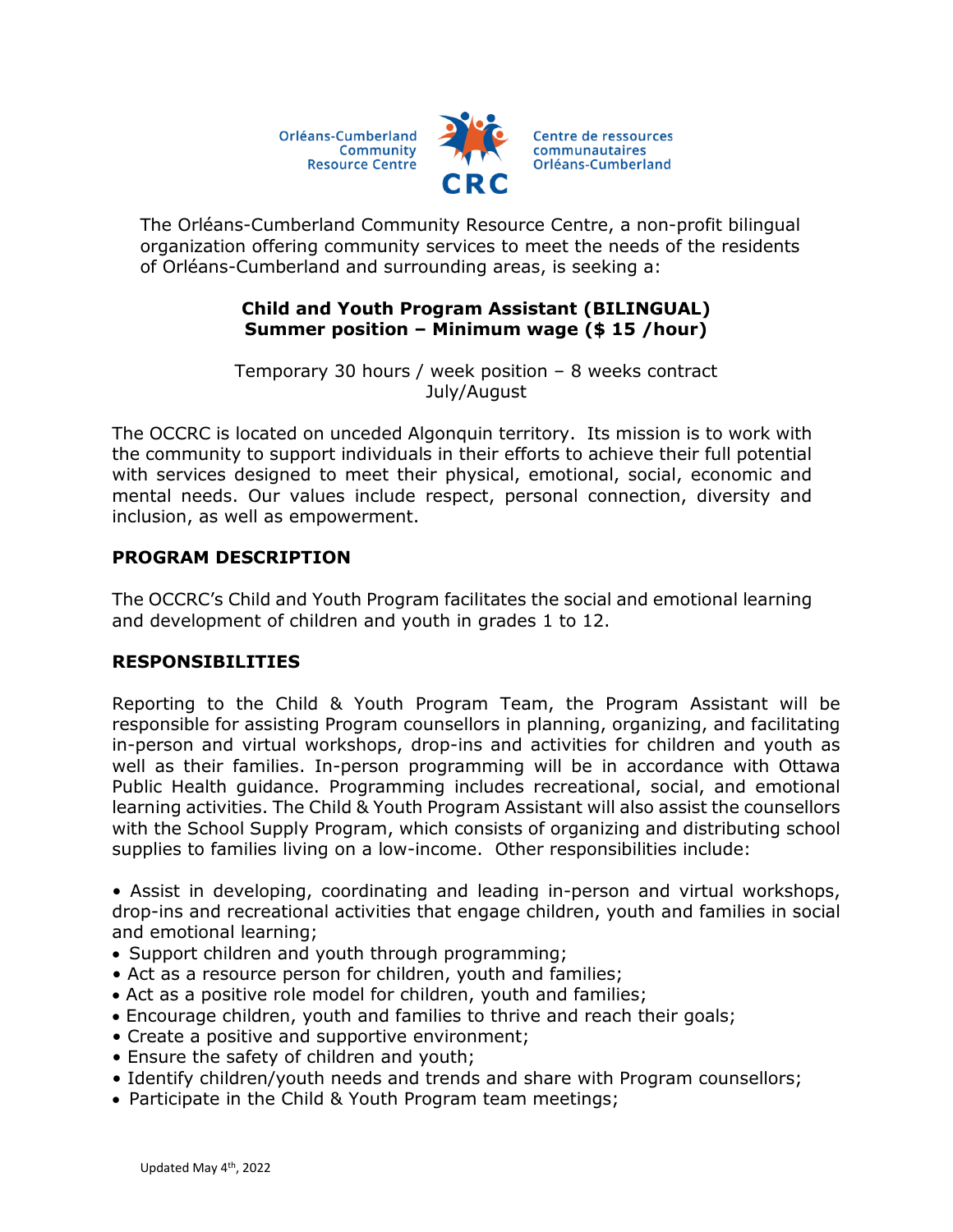- Promote the Child & Youth Program in addition to other Centre program's and service's;
- Attend outreach activities and events;
- Administrative duties: participants' attendance, statistics, data entry, evaluations, social media posts and reports through use of database.

### **PARTICIPATION & TEAMWORK**

- Promote and contribute to team effectiveness, cohesion and enthusiasm;
- Consult and share the vision, goals and objectives of the Centre;

• Work closely with the Child & Youth Program counsellors, colleagues, and program volunteers.

### **QUALIFICATIONS**

• Be between the ages of 15 and 30;

•Must be Canadian citizen, permanent resident, or person to whom refugee protection has been conferred under the Immigration and Refugee Protection Act; and is legally entitled to work according to the relevant provincial/territorial legislation and regulations. International students are not eligible. Recent immigrants are eligible if they are Canadian citizens or permanent residents;

- Experience working with children, youth (grades 1 to 12) and families;
- Knowledge of children, youth and family's issues;
- •Knowledge of technology (virtual software, social media platforms and applications);
- Knowledge of community resources;
- Good interpersonal and communication skills;
- Ability to work effectively in a team;
- Sense of organization and initiative;
- Sensitivity to cultural and social diversity;
- Ethno cultural diversity experience is an asset;

• Have an egalitarian and nonjudgmental philosophy (e.g.: gender, culture, race, sexual orientation, etc.);

- Good computer skills including Microsoft Office Suite;
- **Fluency in French and English, oral and written;**
- Valid CPR and First Aid Certification an asset.

If you are interested in this position, please submit your application in writing, including your resume, **before 8:30 a.m. on Monday, June 6th, 2022** to the following address:

**By mail:** Selection Committee – Child and Youth Program Assistant Orléans-Cumberland Community Resource Centre 105-240 Centrum Boulevard Orléans, Ontario K1E 3J4 **Attention: Chantal Pomerleau** 

**By fax:** 613-830-4196